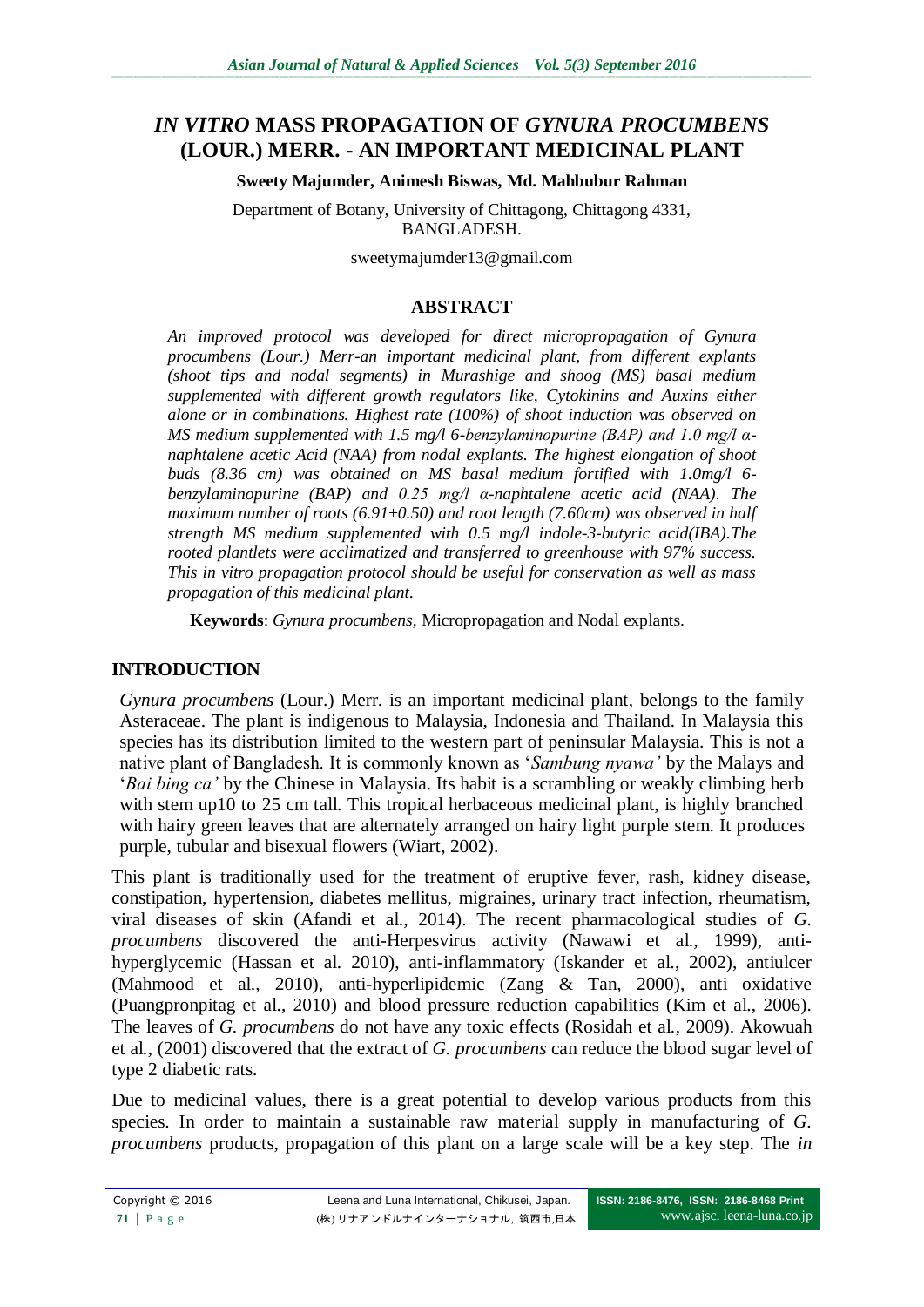*vitro* culture techniques can be used as the alternative for the superior planting material and continuous provision of plantlet stocks for large scale field cultivation.

This plant is conventionally propagated by cuttings. Vegetative propagation is slow and further hampered by specific habitat requirements and by poor performance of propagules. This conventional method cannot meet the increasing demand of this plant used as the raw material for the preparation of pharmaceutical, dermaceutical and aromatherapeu products. The *in vitro* micropropagation technique can produce a large scale of raw materials for field cultivation and fulfill the demand. Many important medicinal plant species are now propagated by *in vitro* culture techniques, such as *Cordeauxia edulis* (Yohannes & Firew, 2014), *Caralluma diffusa* (Karthik et al., 2013), *Centella asiatica* (Chandra et al., 2014), *Aloe vera* (Mehta, 2013) *and Vitex negundo* (Usha et al., 2007). This paper describe an efficient protocol for rapid clonal multiplication of this pharmaceutically important plant species through direct organogenesis using nodal explants and shoot tips followed by successful outdoor establishment of regenerated plants.

# **MATERIALS AND METHODS**

#### **Collection of plant materials and surface sterilization**

The vigorous apical shoot buds or young shoot cutting of *Gynura procumbens* were collected from a mature plant growing in the Medicinal Plants Garden of the Bangladesh Forest Research Institute at Chittagong. After removing the leaves, the shoot tips and nodal segments with dormant axillary buds, were washed thoroughly under running tap water for 30 minutes, followed by treated with liquid detergent ( Tween 20) for 10 minutes and dipping in 5% (v/v) savlon solution for 10 minutes. The materials were then washed 6-7 times with distilled water. After rinsing with 70% ethanol for less than 60 seconds, they were surface sterilized with  $0.1\%$  (w/v) HgCl<sub>2</sub> for 10 minutes and washed with sterile double distilled water 4-5 times after each surface disinfection treatment under aseptic conditions. The surface sterilized explants were cut into small pieces (0.5-1.0cm) with a sterilized surgical blade and then inoculated onto the culture media.

#### **Culture medium and conditions**

The Culture medium used for the present work was full strength MS basal medium (Murashige and Skoog) with 3%  $(w/v)$  sucrose and 0.8%  $(w/v)$  agar. The medium was supplemented with various concentrations of cytokinins such as, BAP and Kn (6 furfurylamine) either alone or each in combination with auxins , like, IAA (Indole-3-acetic acid) and NAA. The pH of medium was adjusted to 5.8 before autoclaving at  $121^{\circ}$ C for 30 minutes under 1.1kg/cm<sup>2</sup> pressure. All the cultures were kept in culture chamber at  $25\pm2\degree C$ under 14/10 hours (light/dark) photoperiod with a light intensity of 2000-3000 lux supplied by cool white fluorescent tubes and with 60-65% relative humidity.

## **Multiplication of shoot buds**

Sterilized nodal explants and shoot tips were cultured on MS basal medium containing 3% sucrose (w/v), 0.8 % agar (w/v) and various concentrations of BAP and Kn  $(1.0\n-3.0 \text{ mg/l})$ either individually or in combinations with IAA (0.5-1.0 mg/l) or NAA(0.5-1.0mg/l) were used for shoot proliferation. After two weeks the clumps of shoots were sub cultured on MS medium containing 3 % (w/v) sucrose, 0.8 % (w/v) agar with suitable growth regulators for multiplication and maturation of the shoots.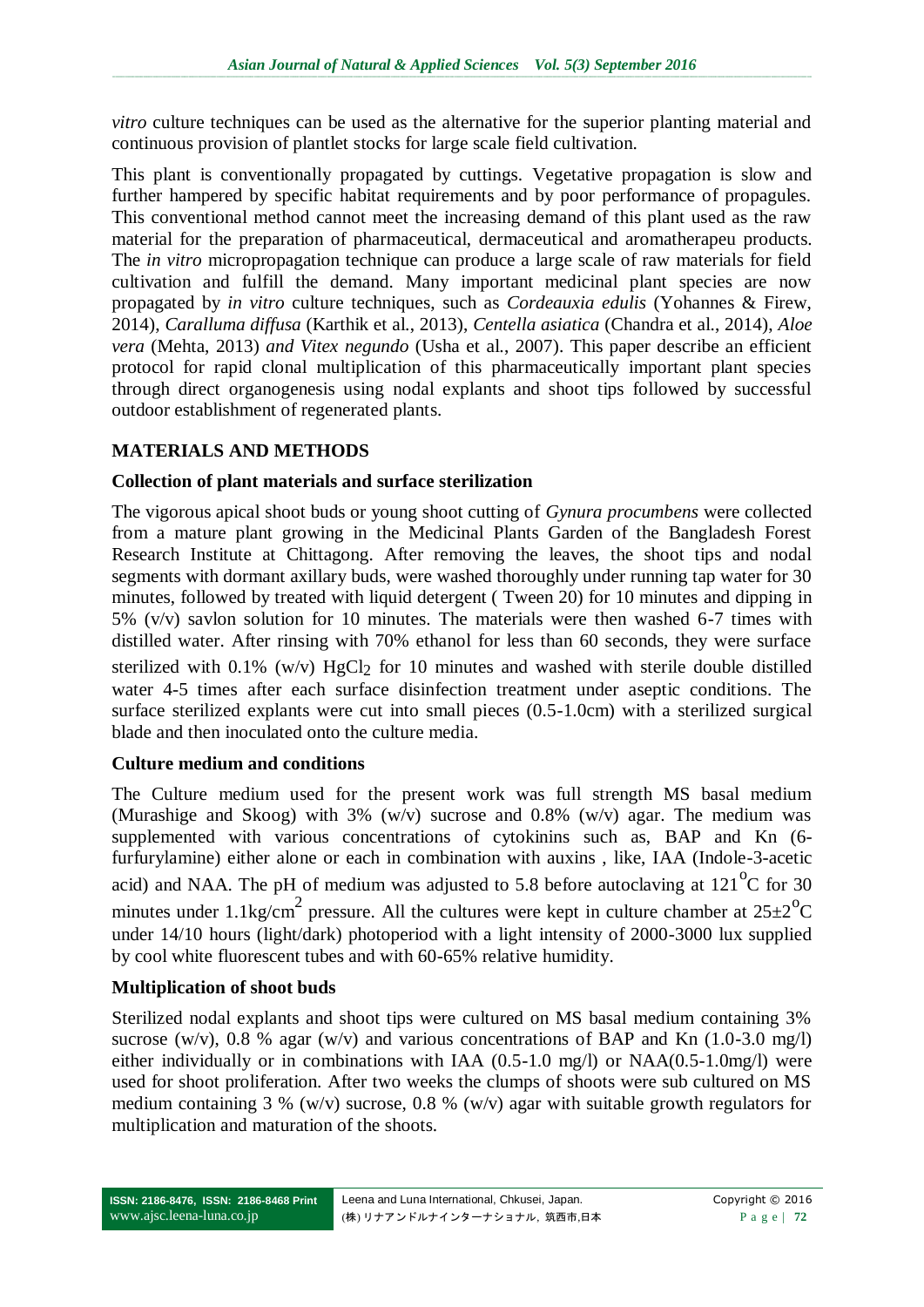## **Shoot Elongation**

Proliferated multiple shoot buds were divided into small clusters of one to two shoots. They were sub cultured on shoot elongation medium containing various concentrations and combinations of cytocynins (BAP and Kn) and auxins (IAA and NAA).The cultures were incubated at  $25 \pm 2$ °C under 14/10 hour light/dark photoperiod.

#### **Rooting of microshoots**

For *in vitro* rooting, the elongated shoots of 6-8 cm length were excised from each culture passage and transferred to half strength MS fortified with different concentrations and combinations of IAA, IBA (Indole-3-butyric acid) and NAA. Data were recorded on percentage of rooting, mean number and length of roots after 4 weeks of inoculation**.**

#### **Hardening and Acclimatization**

The regenerated plantlets with well developed roots were removed from culture tubes, washed under running tap water to remove agar and transferred to sterilized soil and compost mixture(1:1) in small plastic pots and maintained under  $30\pm2$  °C and relative humidity 80-85%. After 3-4 weeks the plantlets were subsequently transferred to larger pots & gradually acclimatized to outdoor condition. The percentage of survival was recorded one month after transfer

#### **Data analysis**

All the experiments were conducted with minimum of 15 replicates per treatment. 10- 15 explants were used per treatment in each replication and each experiment was repeated thrice. Data are the Mean  $\pm$  SE for the indicated number of separate experiments. Observations were recorded on the frequency and the number of shoots, shoot length, number of roots and root length respectively. Data were recorded after 25-30days of interval.

## **RESULTS AND DISCUSSION**

Different concentrations of cytokinins like, BAP (1.0-3.0 mg/l) or Kn (1.0-3.0 mg/l) either alone or in combinations with auxins such as, IAA (0.5-1.0 mg/l) or NAA (0.5-1.0 mg/l) were used in MS basal medium and observed on morphogenetic responses of both explants (Shoot tips and nodal explants) of *G. procumbens* (Table-1).When both explants were cultured on MS medium supplemented with different concentrations and combinations of plant growth regulators, a differential response with regard to shoot induction was observed (Figure1- A&B). Of the two explants such as, shoot tips and nodal explants, nodal segments were found to be the best sources of multiple shoot buds induction. A number of author also suggested the same type of explants for propagation of other important medicinal plants such as, *Pterocarpus santalinus* (Warakagoda & Subasinghe, 2013), *Plumbago zeylanica* (Ceasar et al., 2013) and *Boerhaavia repens (*Rownaq & Hossain, 2010). The highest proportion (100%) of multiple shoot buds induction was observed from nodal explants on MS basal medium supplemented with 1.5 mg/l BAP+1.0 mg/l NAA. The minimum number  $(1.05\pm0.16)$  of shoots was obtained from shoot tips on MS fortified with 3.0 mg/l Kn+1.0 mg/l 1AA. In terms of elongation, the multiple shoot buds that produced directly from the different types of explants underwent elongation when cultured on MS with various concentration and combination of cytokinins and auxins (Table-2). Data on elongation of shoot buds were recorded after 4 weeks of inoculation. Maximum elongation (8.36cm) of shoot duds took place in media supplemented with 1.0 mg/l BAP +  $0.25$  mg/l NAA after four weeks of culture (Table 2) (Figure-1 C,D & E). On the contrary, lowest elongation (1.73cm) was recorded in MS medium that contained 3.0 mg/l Kn + 0.5 mg/l NAA. Such direct organogenesis were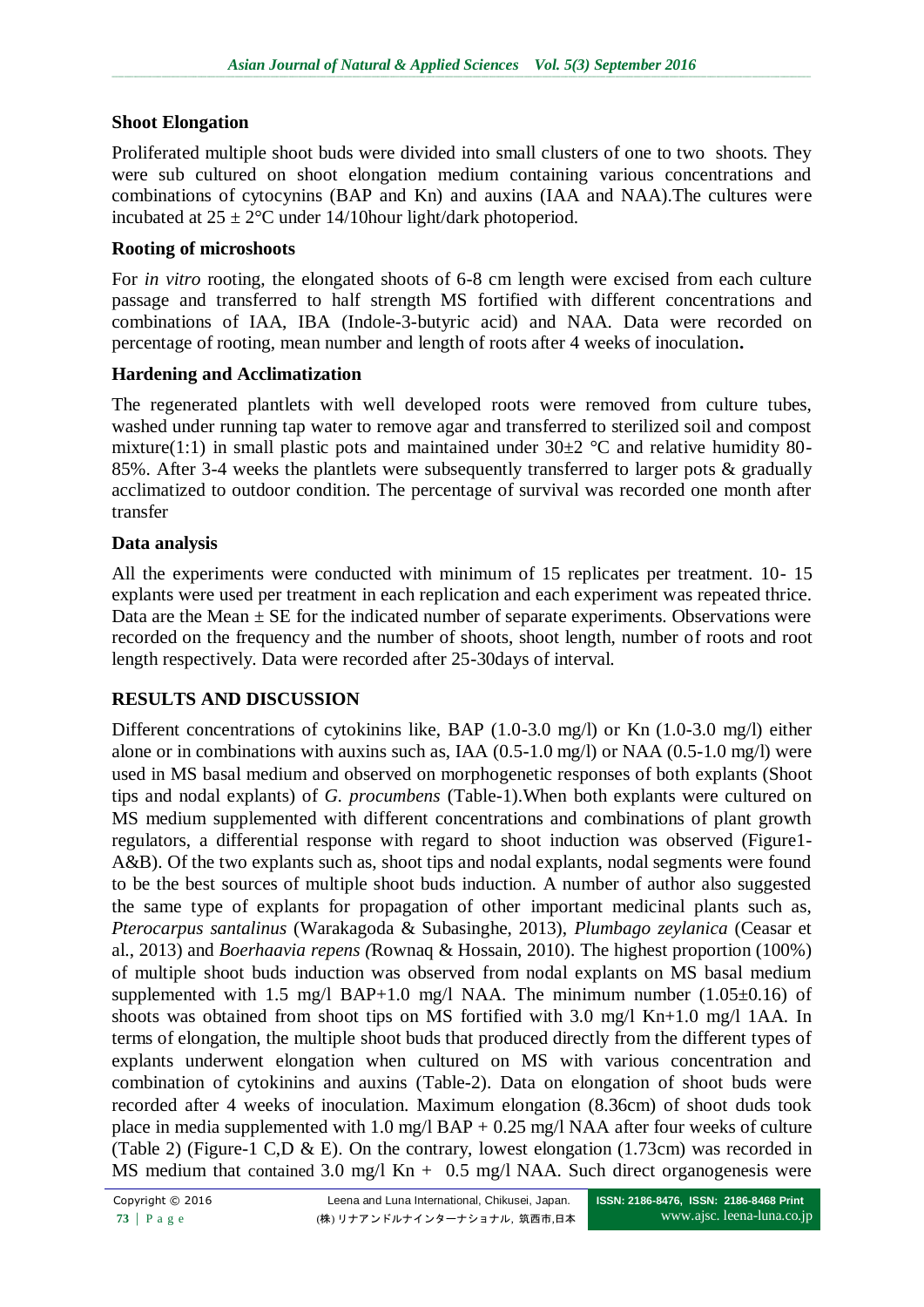also reported in other important medicinal plant species such as *Santalum album*  (Janarthanam & Sumathi, 2011), *Plumbago zeylanica* (Mahendra et al., 2014), *Eclipta alba*  (Sharma et al., 2013), *Tribulus terrestris* (Raghu et al., 2010), *Curculigo orchioides* (Francis et al., 2007) and *Cicer arietinum* (Ugandhar et al., 2012).

| Table 1. Effect of different concentrations and combinations of plant growth regulators in MS      |  |
|----------------------------------------------------------------------------------------------------|--|
| basal medium on shoot proliferation from shoot tips and nodal segments of <i>Gynura procumbens</i> |  |

| $PGRs$ (mg/l)            |                |                          | Shoot tips               |                                                              |                                         | Nodal segments                                                 |                                                                          |                                         |                                                                |
|--------------------------|----------------|--------------------------|--------------------------|--------------------------------------------------------------|-----------------------------------------|----------------------------------------------------------------|--------------------------------------------------------------------------|-----------------------------------------|----------------------------------------------------------------|
| <b>BAP</b>               | Kn             | <b>IAA</b>               | NAA                      | <b>Time</b><br>(Days)<br>required<br>for shoot<br>initiation | $%$ of<br>explants<br>forming<br>shoots | Average*<br>No. of<br>shoots per<br>culture<br>$(mean \pm SE)$ | Time(Da<br>$\mathbf{y}\mathbf{s}$<br>required<br>for shoot<br>initiation | $%$ of<br>explants<br>forming<br>shoots | Average*<br>No. of<br>shoots per<br>culture<br>$(mean \pm SE)$ |
| 1.0                      |                |                          |                          | $10 - 25$                                                    | 40.00                                   | $2.00 \pm 0.10$                                                | $10 - 25$                                                                | 55.20                                   | $2.74 \pm 0.11$                                                |
| 1.5                      |                |                          |                          | $10 - 25$                                                    | 61.25                                   | $2.13 \pm 0.22$                                                | $10 - 25$                                                                | 68.10                                   | $2.87 \pm 0.09$                                                |
| 2.0                      |                |                          |                          | $10 - 25$                                                    | 57.00                                   | $2.37 \pm 0.06$                                                | $10 - 25$                                                                | 75.00                                   | $4.51 \pm 0.13$                                                |
| 3.0                      |                |                          |                          | $10 - 25$                                                    | 25.00                                   | $1.79 \pm 0.33$                                                | $10 - 25$                                                                | 60.21                                   | $1.90 \pm 0.12$                                                |
| 1.0                      | $\overline{a}$ | 0.5                      |                          | $10 - 20$                                                    | 55.00                                   | $3.05 \pm 0.31$                                                | $10 - 20$                                                                | 69.00                                   | $3.67 \pm 0.15$                                                |
| 1.5                      | $\overline{a}$ | 0.5                      |                          | $10 - 20$                                                    | 62.00                                   | $4.15 \pm 0.04$                                                | $10-15$                                                                  | 73.00                                   | $4.85 \pm 0.10$                                                |
| 2.0                      | $\overline{a}$ | 1.0                      |                          | $10-25$                                                      | 50.10                                   | $3.57 \pm 0.16$                                                | $10 - 25$                                                                | 65.00                                   | $3.79 \pm 0.31$                                                |
| 3.0                      | $\overline{a}$ | 1.0                      |                          | $10 - 25$                                                    | 30.00                                   | $2.13 \pm 0.25$                                                | $10 - 25$                                                                | 45.21                                   | $2.50 \pm 0.20$                                                |
| 1.0                      |                | $\overline{\phantom{0}}$ | 0.5                      | $10 - 20$                                                    | 75.20                                   | $4.00 \pm 0.05$                                                | $10 - 20$                                                                | 80.00                                   | $6.50 \pm 0.01$                                                |
| 1.5                      |                | -                        | 1.0                      | $10 - 15$                                                    | 83.10                                   | $5.41 \pm 0.32$                                                | $10 - 15$                                                                | <b>100</b>                              | $9.10 \pm 0.16$                                                |
| 2.0                      |                |                          | 1.0                      | $10 - 15$                                                    | 80.00                                   | $5.01 \pm 0.10$                                                | $10-15$                                                                  | 90.00                                   | $7.31 \pm 0.15$                                                |
| 3.0                      |                |                          | 1.0                      | $10 - 15$                                                    | 50.10                                   | $4.57 \pm 0.25$                                                | $10-15$                                                                  | 60.00                                   | $5.61 \pm 0.01$                                                |
| $\overline{\phantom{a}}$ | 1.0            | 0.5                      | $\overline{\phantom{0}}$ | $10 - 20$                                                    | 55.00                                   | $3.17 \pm 0.16$                                                | $10-15$                                                                  | 68.00                                   | $3.51 \pm 0.16$                                                |
|                          | 1.5            | 0.5                      | $\overline{\phantom{0}}$ | $10 - 20$                                                    | 60.00                                   | $4.00 \pm 0.05$                                                | $10 - 20$                                                                | 75.10                                   | $4.68 \pm 0.33$                                                |
|                          | 2.0            | 1.0                      |                          | $10 - 20$                                                    | 40.15                                   | $2.35 \pm 0.28$                                                | $10 - 20$                                                                | 50.00                                   | $3.00 \pm 0.05$                                                |
|                          | 3.0            | 1.0                      |                          | $10 - 20$                                                    | 25.00                                   | $1.05 \pm 0.16$                                                | $10 - 25$                                                                | 30.10                                   | $1.60 \pm 0.23$                                                |
|                          | 1.0            |                          | 0.5                      | $10 - 25$                                                    | 40.00                                   | $2.51 \pm 0.33$                                                | $10-20$                                                                  | 50.00                                   | $2.80 \pm 0.25$                                                |
|                          | 1.5            | $\overline{\phantom{0}}$ | 0.5                      | $10 - 25$                                                    | 55.00                                   | $2.30 \pm 0.11$                                                | $10 - 20$                                                                | 66.10                                   | $2.66 \pm 0.15$                                                |
|                          | 2.0            | $\overline{\phantom{0}}$ | 1.0                      | $10 - 25$                                                    | 35.00                                   | $2.15 \pm 0.02$                                                | $10 - 25$                                                                | 45.00                                   | $2.30 \pm 0.08$                                                |
|                          | 3.0            | $\overline{\phantom{0}}$ | 1.0                      | $10 - 25$                                                    | 31.00                                   | $2.10 \pm 0.34$                                                | $10 - 20$                                                                | 40.00                                   | $2.50 \pm 0.09$                                                |

\* Values are the mean of three replicates each with 15 explants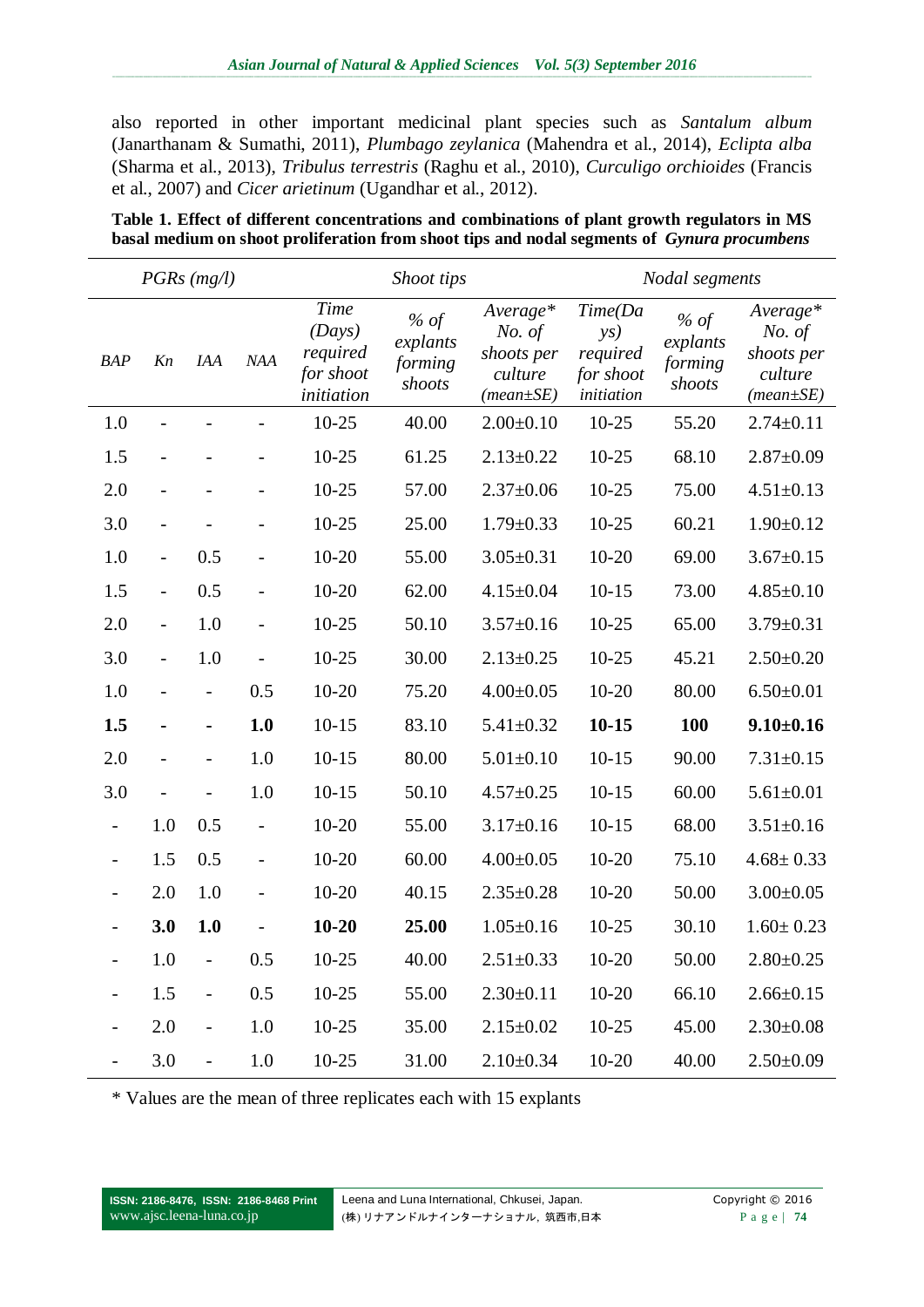|            |     | $PGRs$ (mg/l) | Average*initial<br>$length(cm)$ of | Average*length(cm)<br>of shoots after  |                                 |
|------------|-----|---------------|------------------------------------|----------------------------------------|---------------------------------|
| <b>BAP</b> | Kn  | <b>IAA</b>    | <b>NAA</b>                         | individual<br>$\mathit{shoot}(\pm SE)$ | 30 days of<br>$culture(\pm SE)$ |
| 0.5        |     | 0.25          |                                    | $2.50 \pm 0.15$                        | $4.33 \pm 0.12$                 |
| 1.0        |     | 0.25          |                                    | $3.15 \pm 0.17$                        | $6.10 \pm 0.22$                 |
| 2.0        |     | 0.50          |                                    | $3.37 \pm 0.10$                        | $4.45 \pm 0.15$                 |
| 3.0        |     | 0.50          |                                    | $2.08 \pm 0.21$                        | $3.41 \pm 0.05$                 |
| 0.5        |     |               | 0.25                               | $3.11 \pm 0.40$                        | $6.10 \pm 0.28$                 |
| 1.0        |     |               | 0.25                               | $3.88 \pm 0.20$                        | $8.36 \pm 0.10$                 |
| 1.5        |     |               | 0.50                               | $3.40 \pm 0.15$                        | $7.11 \pm 0.05$                 |
| 2.0        |     |               | 0.50                               | $3.01 \pm 0.22$                        | $5.21 \pm 0.45$                 |
| 3.0        |     |               | 0.50                               | $2.36 \pm 0.12$                        | $3.21 \pm 0.14$                 |
|            | 0.5 | 0.25          |                                    | $2.25 \pm 0.31$                        | $4.22 \pm 0.28$                 |
|            | 1.0 | 0.25          |                                    | $2.85 \pm 0.11$                        | $4.10 \pm 0.35$                 |
|            | 2.0 | 0.50          |                                    | $2.51 \pm 0.15$                        | $3.84 \pm 0.33$                 |
|            | 3.0 | 0.50          |                                    | $2.00 \pm 0.06$                        | $3.23 \pm 0.27$                 |
|            | 1.0 |               | 0.25                               | $2.11 \pm 0.44$                        | $3.05 \pm 0.20$                 |
|            | 2.0 |               | 0.50                               | $1.90 \pm 0.35$                        | $2.62 \pm 0.31$                 |
|            | 3.0 |               | 0.50                               | $1.25 \pm 0.01$                        | $1.73 \pm 0.11$                 |

**Table 2. Effect of different concentrations and combinations of cytokinins and auxins on elongation of multiple shoot buds** *of G. procumbens*

\* Values are the mean of three replicates each with 15 explants

Well elongated shoots were excised and transferred to the root induction medium. Full and half strength MS medium fortified with different concentrations of auxins (IAA, IBA and NAA) were used for root induction. Rooting was observed from the cut ends of shoots within 3 - 4 weeks in most media tested. Among the three auxins tested, the number and length of roots varied in both medium ( Table-3). Half strength MS medium fortified with different concentrations of auxins shows better root formation when compared to full strength MS medium with various concentrations of auxins. The best response was observed with  $1/2$  MS + 0.5 mg/l IBA (Figure1-F&G). The highest number (6.91 $\pm$ 0.50) and length of root (7.60cm) was obtained on half strength MS medium supplemented with 0.5 mg/l IBA. Among the three auxins, IBA was found to be comparatively more effective than IAA and NAA. The influence of auxins for induction and proliferation of root has been reported in many medicinal plants *viz. Mentha pulegium* (Khadija & Noureddine, 2012), *Salvia guaranitica* (Echeverrigaray et al., 2010), *Boerhaavia diffusa* (Wesely et al., 2010), *Turnera ulmifolia* (Kalimuthu et al., 2014) and *Cucumis Anguria* (Jeyakumar & Kamaraj, 2015).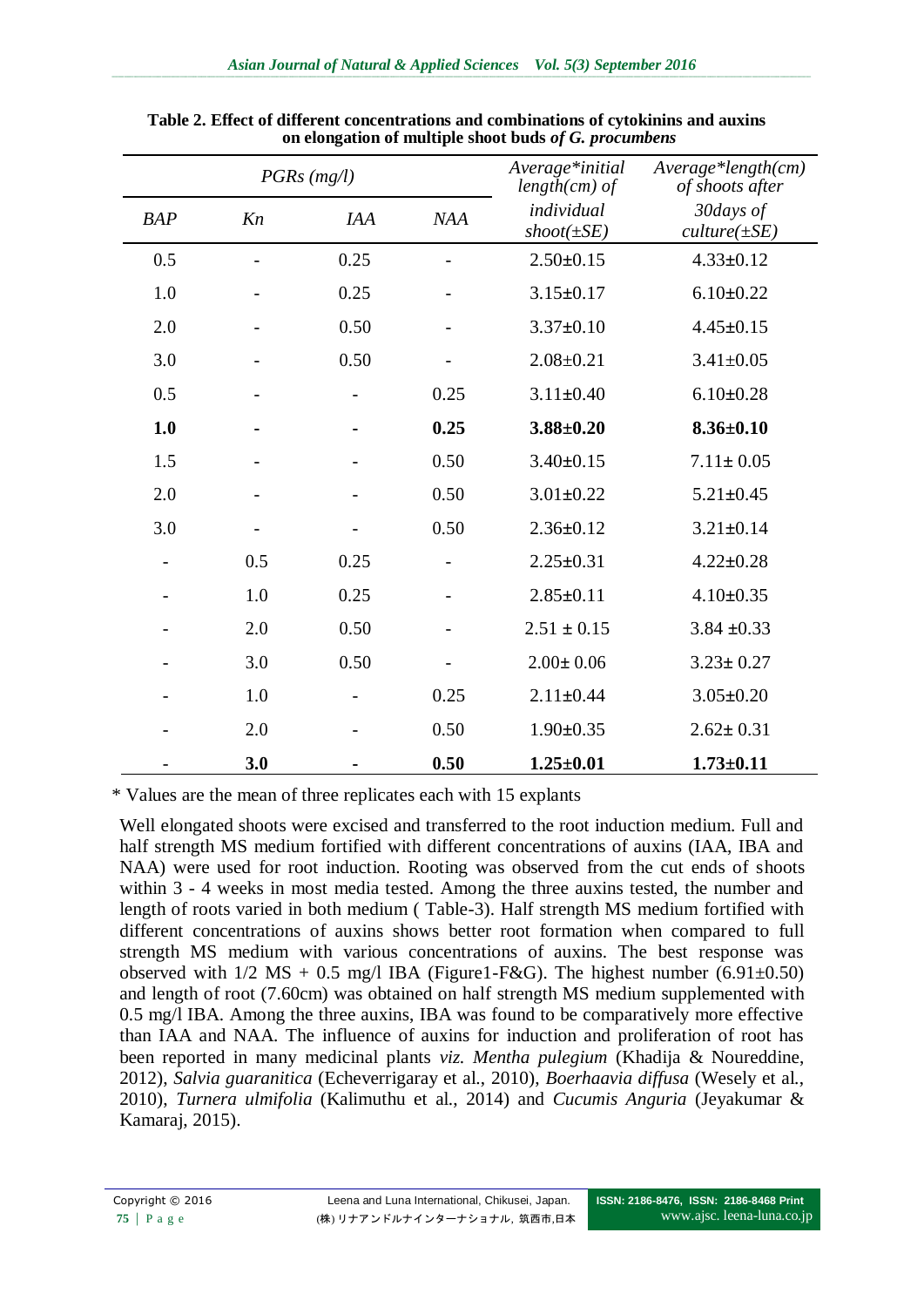|             |      | Full strength MS media |                               |                                                |  |  |
|-------------|------|------------------------|-------------------------------|------------------------------------------------|--|--|
| <b>PGRs</b> | mg/l | % of Rooting           | Number* of<br>roots per shoot | Average *Length of<br>$roots(cm)(mean \pm SE)$ |  |  |
|             | 0.25 | 35                     | $2.34 \pm 0.15$               | $3.10 \pm 0.15$                                |  |  |
| <b>IAA</b>  | 0.50 | 47                     | $3.40 \pm 0.20$               | $4.20 \pm 0.11$                                |  |  |
|             | 1.0  | 51                     | $3.51 \pm 0.14$               | $4.00 \pm 0.07$                                |  |  |
|             | 0.25 | 40                     | $3.16 \pm 0.33$               | $4.15 \pm 0.52$                                |  |  |
| <b>IBA</b>  | 0.50 | 60                     | $4.50 \pm 0.11$               | $5.07 \pm 0.20$                                |  |  |
|             | 1.0  | 56                     | $4.07 \pm 0.30$               | $4.11 \pm 0.15$                                |  |  |
|             | 0.25 | 30                     | $2.16 \pm 0.30$               | $3.05 \pm 0.18$                                |  |  |
| <b>NAA</b>  | 0.50 | 40                     | $2.89 \pm 0.07$               | $3.40 \pm 0.51$                                |  |  |
|             | 1.00 | 25                     | $2.00 \pm 0.05$               | $2.45 \pm 0.10$                                |  |  |
|             |      |                        | Half strength MS media        |                                                |  |  |
|             | 0.25 | 60                     | $4.75 \pm 0.32$               | $5.64 \pm 0.41$                                |  |  |
| <b>IAA</b>  | 0.50 | 75                     | $5.13 \pm 0.16$               | $6.05 \pm 0.30$                                |  |  |
|             | 1.00 | 80                     | $5.80 \pm 0.10$               | $6.41 \pm 0.04$                                |  |  |
|             | 0.25 | 90                     | $6.28 \pm 0.11$               | $7.10 \pm 0.25$                                |  |  |
| <b>IBA</b>  | 0.50 | 100                    | $6.91 \pm 0.50$               | $7.60 \pm 0.22$                                |  |  |
|             | 1.00 | 75                     | $5.84 \pm 0.17$               | $6.75 \pm 0.01$                                |  |  |
|             | 0.25 | 50                     | $4.33 \pm 0.12$               | $5.32 \pm 0.30$                                |  |  |
| <b>NAA</b>  | 0.50 | 70                     | $4.77 \pm 0.19$               | $5.61 \pm 0.15$                                |  |  |
|             | 1.00 | 65                     | $3.60 \pm 0.07$               | $4.55 \pm 0.20$                                |  |  |

**Table 3. Data on the development of roots in elongated multiple shoot buds of** *Gynura procumbens* **when grown on 0.8% agar solidified rooting media**

\* Values are the mean of three replicates each with 15 explants.

For acclimatization, well rooted plantlets were gently removed from the test tubes and thoroughly washed with running tap water to remove traces of medium and transferred to plastic pots having soil and compost (1:1) (Figure1-H). The pots were kept under semi controlled temperature  $30\pm2\degree$ C and light (3000 lux) in a growth chamber with 80-85% humidity. Then the plants were transferred to earthen pots filled with soil containing organic manure for further growth. Through this process of acclimatization, regenerated plantlets were established under *ex vitro* conditions. About 97% of plantlets survival under *ex vitro* environment was observed after hardening of *G. procumbens*.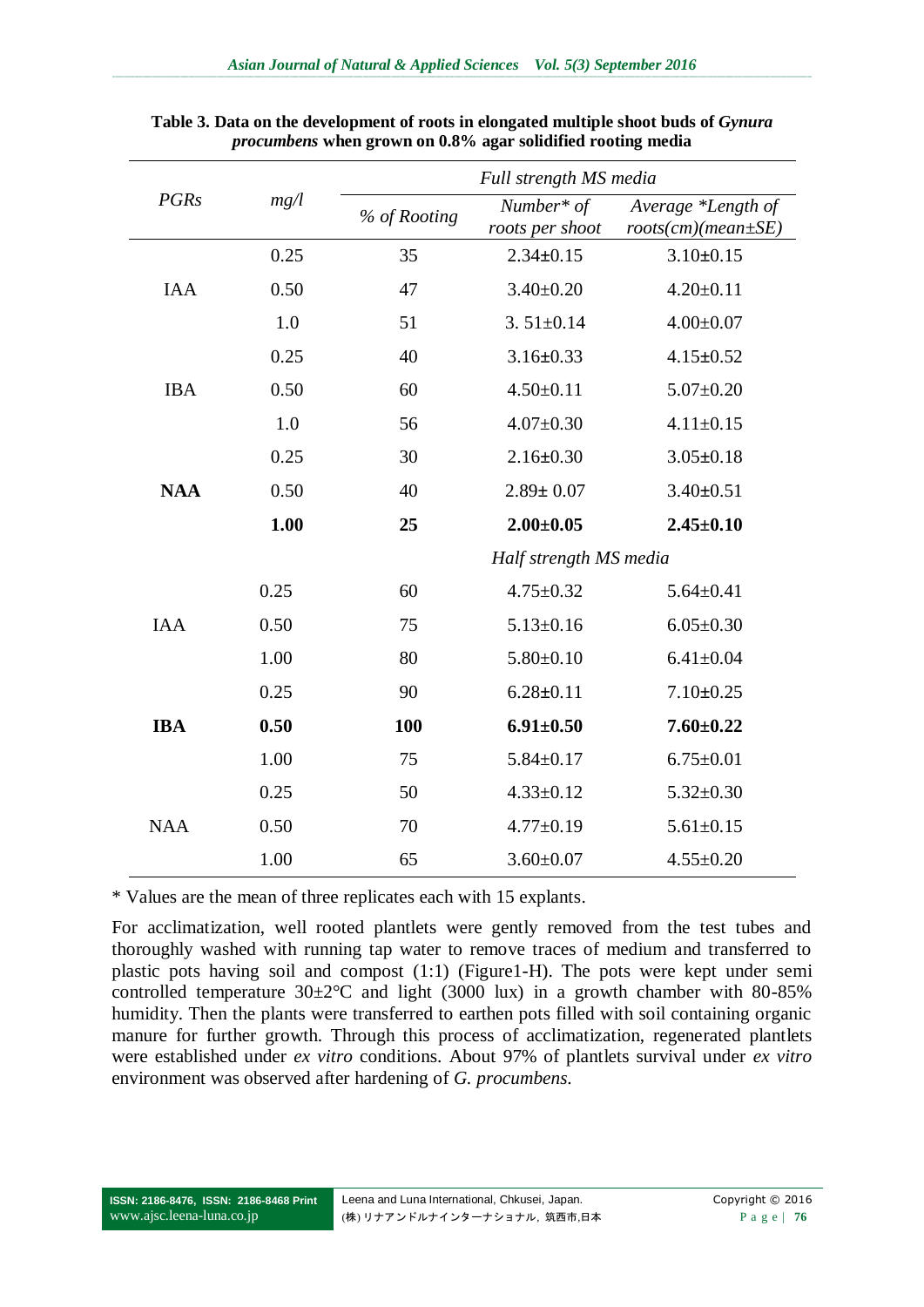

Figure 1. (A-H ) Different steps of *in vitro* micropropagation and establishment of *Gynura procumbens* through direct organogenesis: A&B- Multiple shoot buds induction from shoot tips and nodal segments; C,D&E- Elongation of multiple shoot buds ; F&G- Rooting of *in vitro* shoots; H-Hardening and acclimatization of *in vitro* regenerated plants.

## **CONCLUSION**

In conclusion, the present study describes a simple, reproducible and efficient protocol for mass propagation of this important medicinal plant species**.** The protocol can be suitably exploited for mass multiplication on a large scale for commercial production. It would also ensure a continuous supply of plants in limited time and space for this valuable medicinal plant, thereby ruling out the enslavement on natural source to execute the growing demands for the pharmaceutical industry.

#### **REFERENCES**

[1]. Afandi, A., Zulkiffli, H., Sadikun, A., & Ismail, S. (2014). Antioxidant properties of *Gynura procumbens* extracts and their inhibitory effects on two major human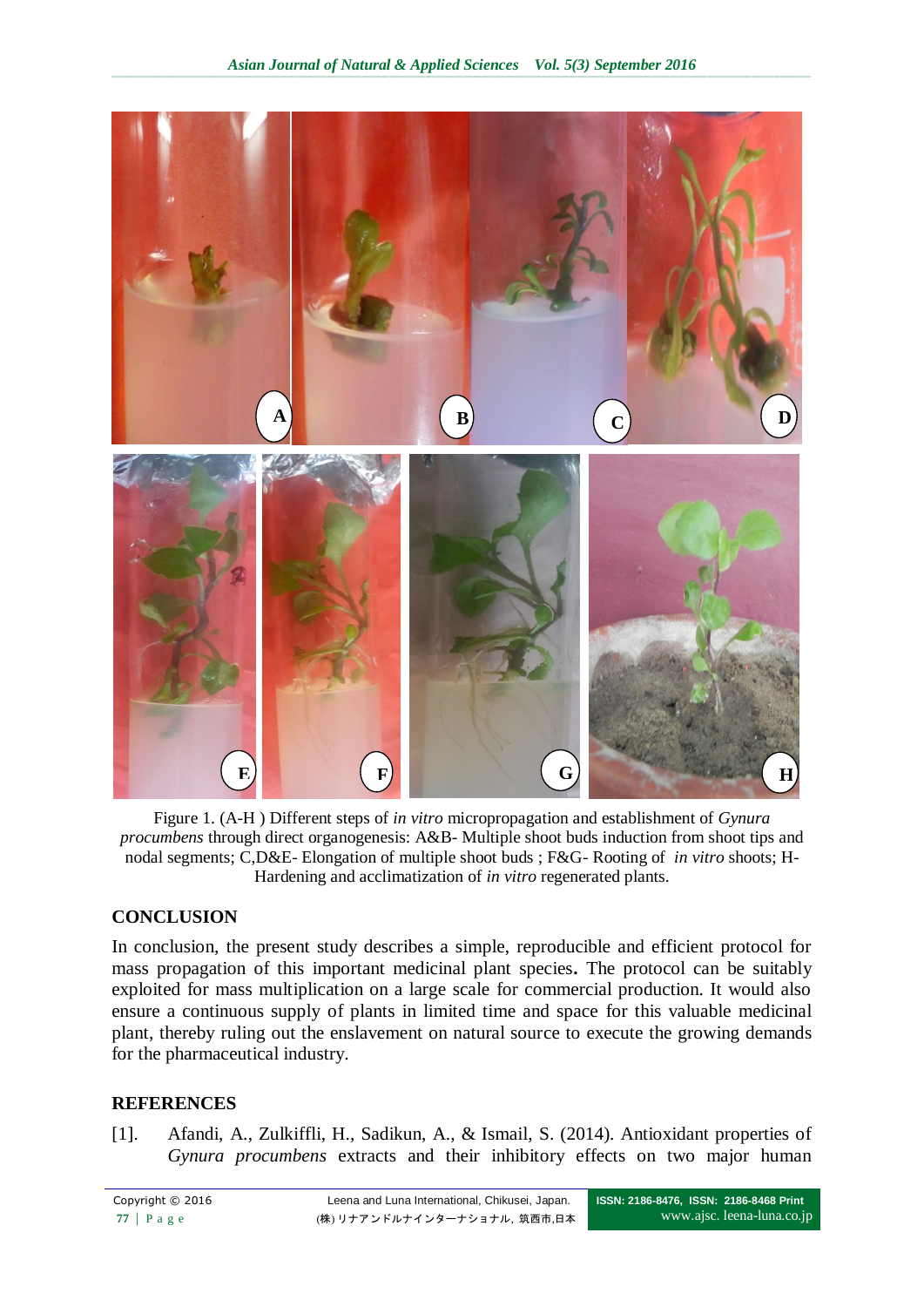recombinant cytochrome P450S using a high throughput luminescence assay. *Asian Journal of Pharmaceutical and Clinical Research*, *7*(5): 36-41.

- [2]. Akowuah, G. A., Sadikun, A., Mariam, A., & Aminah, I. (2001). Blood sugar lowering Activity of *Gynura procumbens* leaf extracts. *J. Trop. Med. Plants*. *2*(1): 5- 10.
- [3]. Ceasar, S. A., Ayyanar, M. & Lgnacimuthu, S. (2013). An improved micropropagation protocol for *Plumbago zeylanica* L.. An important medicinal plant. *Asian journal of Biological Sciences, 6*(4): 214-220*.*
- [4]. Chandra, S. P., Mahadev, M. D., & Naidu C. V. (2014). High efficiency adventitious indirect organogenesis and plant regeneration from callus of *Centella asiatica* (L.) - An important Antijaundice medicinal plant. *International Journal of Advanced Research*, *2*(1): 1027-1036.
- [5]. Echeverrigaray, S., Carrer, R. P., & Andrade, L. B. (2010). Micropropagation of *Salvia guaranitica* Benth. Through axillary shoot proliferation. *Braz. Arch. Biol. Technol, 53*: 883-888.
- [6]. Francis, S. V., Senapati, S. K., & Rout, G. R. (2007). Rapid clonal propagation of *Curculigo orchioides* Gaertn.-An endangered medicinal plant. *In Vitro Cell. Dev. Biol- Plant*, *43*: 140 - 143.
- [7]. Hassan, Z., Yam, M. F., Ahmad, M., & Yusof, A. P. (2010). Antidiabetic properties and mechanism of action of *Gynura procumbens* water extract in streptozotocininduced diabetic rats. *Molecules, 15*(12): 9008-23.
- [8]. Iskander, M. N., Song, Y., Coupar, I. M., & Jiratchariyakul, W. (2002). Antiinflammatory screening of the medicinal plant *Gynura procumbens*. *Plant Food Hum Nutr*, *57*(3-4): 223-244.
- [9]. Janarthanam, B., & Sumathi, E. (2011). High frequency shoot regeneration from inter nodal explants of *Santalum album*. *International Journal of Botany 7*(3): 249-254
- [10]. Jeyakumar, J. J., & Kamaraj, M. (2015). Direct organogenesis of hypocotyl explants from *in vitro* seedlings of *Cucumis Anguria* L. *G.J.B.A.H.S.,4*(1): 24-27.
- [11]. Kalimuthu, K., Prabakaran, R., & Preetha*,* V. (2014). Direct and indirect micropropagation of *Turnera ulmifolia* (L.) -A Medicinal plant. *World Journal of Pharmacy and Pharmaceutical Science, 3*(8): 785-793.
- [12]. Karthik, P. M., Samydurai, P., Subbaiyan, B., Thangapandian, V., & Binu, T. (2013). *In vitro* propagation of a rare succulent medicinal plant *Caralluma diffusa* (Wight) N.E.Br. *Research in Plant Biology, 3*(1): 08-17.
- [13]. Khadija, B. L. Z. & Noureddine, E. (2012). *Micro*-propagation of *Mentha pulegium* L*.*  through high-frequency shoots-tip and nodal explants culture*. Moroccan J. Biol., 8*(9): 39-50.
- [14]. Kim, M. J., Lee, H. L., Wiryowidagdo, S., & Kim H.K. (2006). Antihypertensive effects of *G. procumbens* extract in spontaneously hypertensive rats. *J. Med. Food*, *9*: 587- 590.
- [15]. Mahendra, C., Yashwant, S., Ankit, A., & Wasim, R. (2014). *In vitro* Micropropagation of Important Commorcial Medicinal Plant: *Plumbago zeylanica. Advances in Biological Research, 8* (3): 139-142.